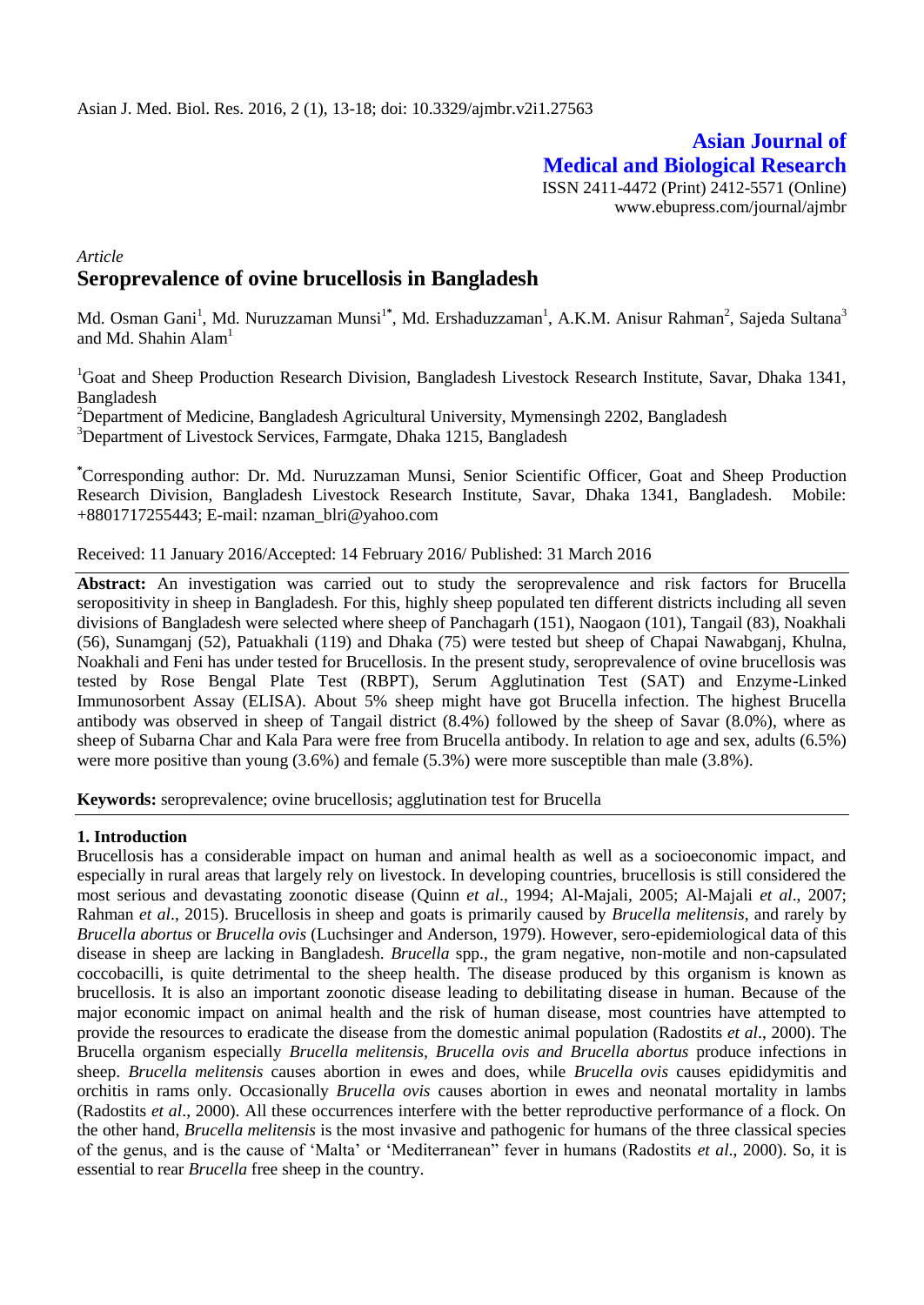Serological tests using the RBPT, SAT, TAT, mercaptoethanol test and ELISA are generally used for the detection of *Brucella* infection in livestock. ELISAs have been evaluated for many years for their ability to detect serum antibodies to brucellosis in domestic animals. ELISA for the diagnosis of brucellosis has several advantages when compared with other tests. First, it directly identifies a specific antibody. Second, it is more sensitive than other agglutination tests and thus has the potential to detect infected animals. Third, ELISA results provide an epidemiological tool for investigating the infection status of flocks in places where vaccination has never been practiced, like Bangladesh (Rahman, 2005).

For these reasons, the research programme has been taken into a great consideration. The objectives of the present study were- (i) to investigate the seroprevalence of ovine brucellosis, and (ii) to develop prevention and control strategy against brucellosis.

## **2. Materials and Methods**

To determine the seroprevalence of ovine brucellosis in Bangladesh, a survey plan was designed in both longitudinal and cross-sectional dimension covering all divisions of Bangladesh. The research was carried out during the period from July 2009 to May 2010. Samples were collected from randomly selected native sheep of Panchagarh (151), Naogaon (101), Tangail (83), Noakhali (56), Sunamganj (52), Patuakhali (119) and Dhaka (75) districts. Blood (about 4.0 ml/animal) was collected from jugular vein of each of the selected 637 sheep in separate sterilized test tubes and kept in refrigerator overnight. Sera were separated as per conventional method by centrifugation at 3000 rpm for 10 minutes. Sera were transferred to the eppendorf tubes and stored at  $-20^{\circ}$ C until tested. The three different serological tests, Rose Bengal Plate Test (RBPT), Serum Agglutination Test (SAT) and Enzyme-Linked Immunosorbent Assay (ELISA), were performed to determine the true prevalence of brucellosis.

## **2.1. Rose Bengal Plate Test (RBPT)**

Sufficient antigen, test sera, positive and negative control sera for a day's testing were removed from refrigeration and brought to room temperature  $(22\pm 4^{\circ}C)$ . The test was validated at the start of each day by using known positive and negative control sera obtained from the Veterinary and Agrochemical Research Centre (VAR, officially accredited for Brucella serology, Brussels, Belgium). Equal volumes (30µl) of serum and antigen (concentrated suspension of *B. abortus*, Weybridgestrain 99; Institut Pourquier, France) were mixed and rotated on a glass plate for 4 min. The result was considered positive when there was any degree of agglutination noticeable.

#### **2.2. Serum Agglutination Test (SAT)**

The antigen used was *B abortus* biotype 1 Weybridge 99 (Synbiotics Europe, France). Sera were serially diluted at 1/12.5, 1/25, 1/50, 1/100 in 96-well microtiter plates. The plates were agitated and incubated at 37°C for 20- 24 h. Reading was done on the basis of degree of agglutination and expressed in international units (IU). Any serum with an antibody titer greater than or equal to 30 IU/ml, as prescribed by the EU, was considered positive.

#### **2.3. Indirect Enzyme-Linked Immunosorbent Assay (iELISA)**

iELISA was performed using *B. abortus* biotype 1(Weybridge 99) as antigen. Protein G-horseradish peroxidise (G-HRP) was used as conjugate. For the standard curve, 6 dilutions (1/270 to 1/8640) of the positive reference serum (No. 1121) were prepared. Reading of optical densities (OD) was done at 492 nm and 620 nm using an automatic ELISA reader (VMAX). The results  $OD_{492}-OD_{620}$ ) were expressed as antibody units in comparison with a reference serum. The conversion of ODs into units (U/ml) was done using six dilutions of the reference serum to establish a standard curve. The cut-off value for a positive result was defined at 2 U/ml of test serum.

#### **2.4. Data analysis**

The data were analysed by using SPSS software version 12 (SPSS, Inc., Chicago, IL, USA).

#### **3. Results and Discussion**

The highest Brucella antibody was observed in sheep of Tangail district (8.4%) followed by the sheep of Savar (8.0%), where as sheep of Subarna Char and Kala Para were free from Brucella antibody. The overall seroprevalence was 5% (Table 1) which is higher than the findings of Abdala, 1966; Omer *et al*., 2000; Ei-Ansary *et al*., 2001and Ayele, 1991 but lower than that of Waghela, 1976; Falade and Hussein, 1997 and Shehu *et al*.,1999.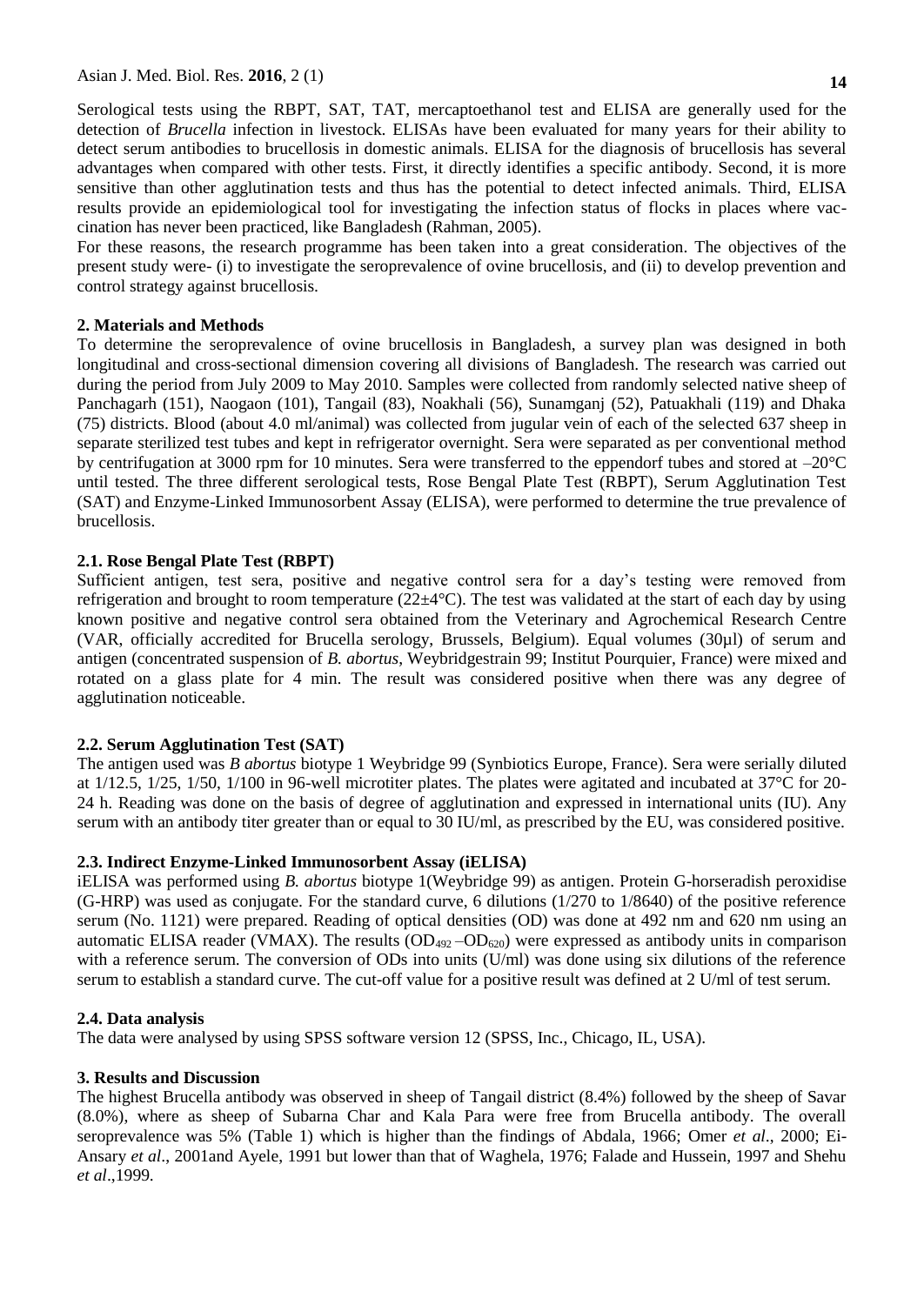| <b>Upazila Name</b> | <b>District Name</b> | <b>Negative</b> | <b>Positive</b> | <b>Total</b> | Prevalence $(\% )$ |
|---------------------|----------------------|-----------------|-----------------|--------------|--------------------|
| Tetulia             |                      | 76              | 4               | 80           | 5.0                |
| Panchagarh Sadar    | Panchagarh           | 69              | 2               | 71           | 2.8                |
| Naogaon Sadar       | Naogaon              | 94              | 7               | 101          | 6.9                |
| Tangail Sadar       | Tangail              | 76              |                 | 83           | 8.4                |
| Subarna Char        |                      | 15              | $\overline{0}$  | 15           | 0.0                |
| Companiganj         | Noakhali             | 39              | 2               | 41           | 4.9                |
| Derai               | Sunamganj            | 51              |                 | 52           | 1.9                |
| Patuakhali Sadar    |                      | 69              | 2               | 71           | 2.8                |
| Galachipa           | Patuakhali           | 26              |                 | 27           | 3.7                |
| Kalapara            |                      | 21              | $\overline{0}$  | 21           | 0.0                |
| Savar               | <b>Dhaka</b>         | 69              | 6               | 75           | 8.0                |
|                     | <b>Grand Total</b>   | 605             | 32              | 637          | 5.0                |

**Table 1. Upazila wise distribution of sheep-level prevalence (at least one test positive) of ovine brucellosis.**

# **Table 2. Upazila wise distribution of flock-level prevalence of ovine brucellosis.**

| <b>Upazila Name</b> | <b>District Name</b> | <b>Negative</b> | <b>Positive</b> | <b>Total</b> | Prevalence $(\% )$ |
|---------------------|----------------------|-----------------|-----------------|--------------|--------------------|
| Tetulia             |                      | 9               | 2               | 11           | 18.2               |
| Panchagarh Sadar    | Panchagarh           |                 | 3               | 8            | 37.5               |
| Naogaon Sadar       | Naogaon              |                 | 9               | 13           | 69.2               |
| Tangail Sadar       | Tangail              | 10              | ¬               | 17           | 41.2               |
| Subarna Char        | Noakhali             |                 | $\theta$        |              | 0.0                |
| Companiganj         |                      |                 |                 | 2            | 50.0               |
| Derai               | Sunamganj            | 6               | 2               | 8            | 25.0               |
| Patuakhali Sadar    |                      | 8               | 2               | 10           | 20.0               |
| Galachipa           | Patuakhali           |                 |                 | 6            | 16.7               |
| Kala Para           |                      |                 | $\theta$        |              | 0.0                |
| Savar               | <b>Dhaka</b>         | 0               |                 |              | 100.0              |
| <b>Grand Total</b>  |                      | 57              | 21              | 78           | 35.4               |

# **Table 3. Flock and sheep-level prevalence of ovine bruceloosis according to different tests.**

| <b>Test</b>  | <b>Flock</b> |          |        | <b>Sheep</b> |       | Prevalence $(\% )$            |
|--------------|--------------|----------|--------|--------------|-------|-------------------------------|
|              | Tested       | Positive | Tested | Positive     | Flock | Sheep                         |
| <b>RBT</b>   |              |          |        |              | 11.5  | $\mathbf{1} \cdot \mathbf{1}$ |
| <b>SAT</b>   |              |          | 637    |              | 14.1  | 1.7                           |
| <b>ELISA</b> | 78           | 19       |        | 22           | 24.4  | 3.5                           |
| Three test   |              |          |        | 4            | 2.6   | 0.6                           |



**Figure 1. Collection of blood from jugular vein.**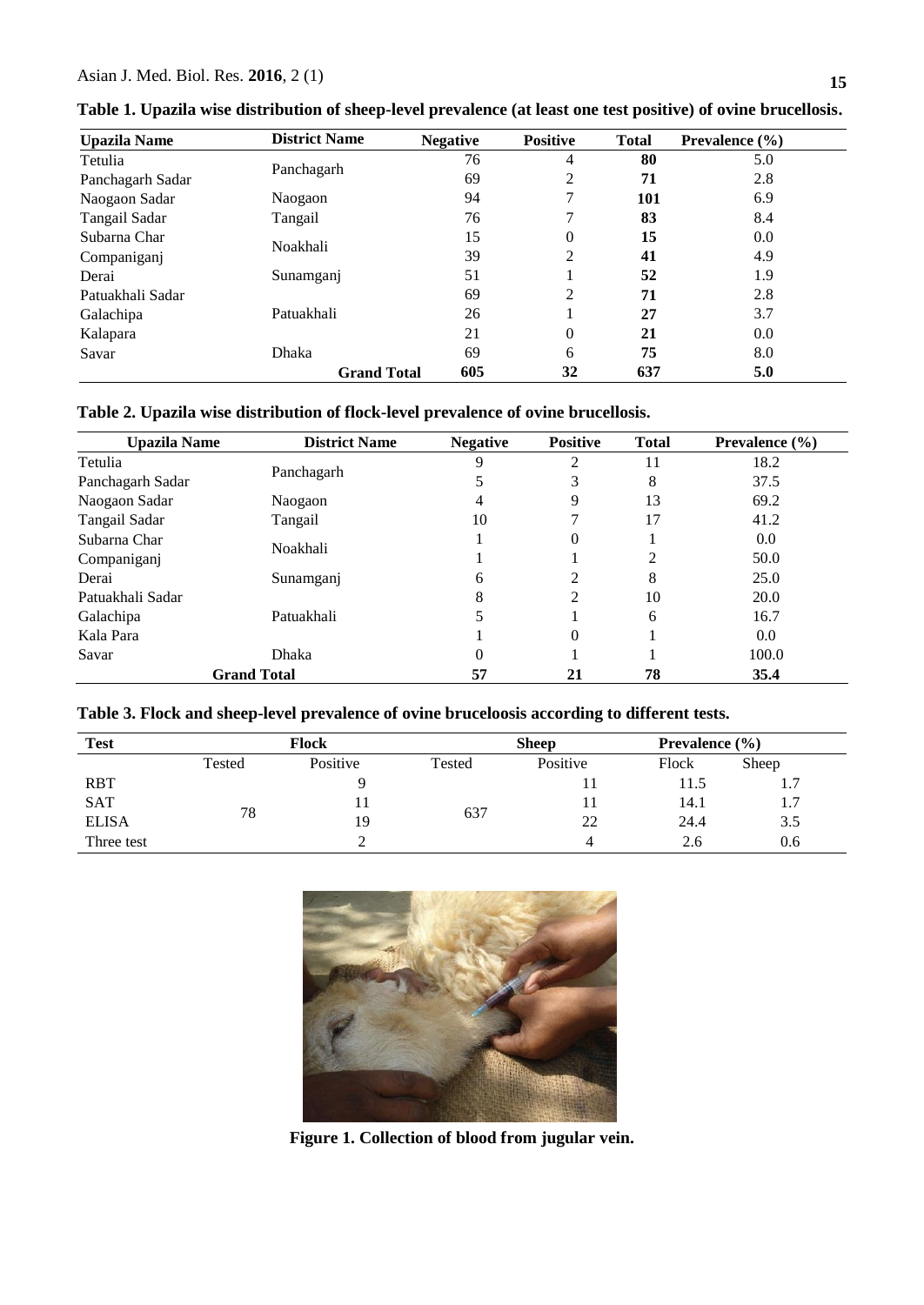

**Figure 2. Serum in eppendorf tube.**



**Figure 3. Rose Bengal Plate Test; Positive test showing agglutination no.3 and 4.** 



**Figure 4. Serum Agglutination Test; Positive test showing agglutination left lower tube.**



**Figure 5. Enzyme Linked Immuno-sorbent Assay; Positive test showing reddish color no. F10 and G6.**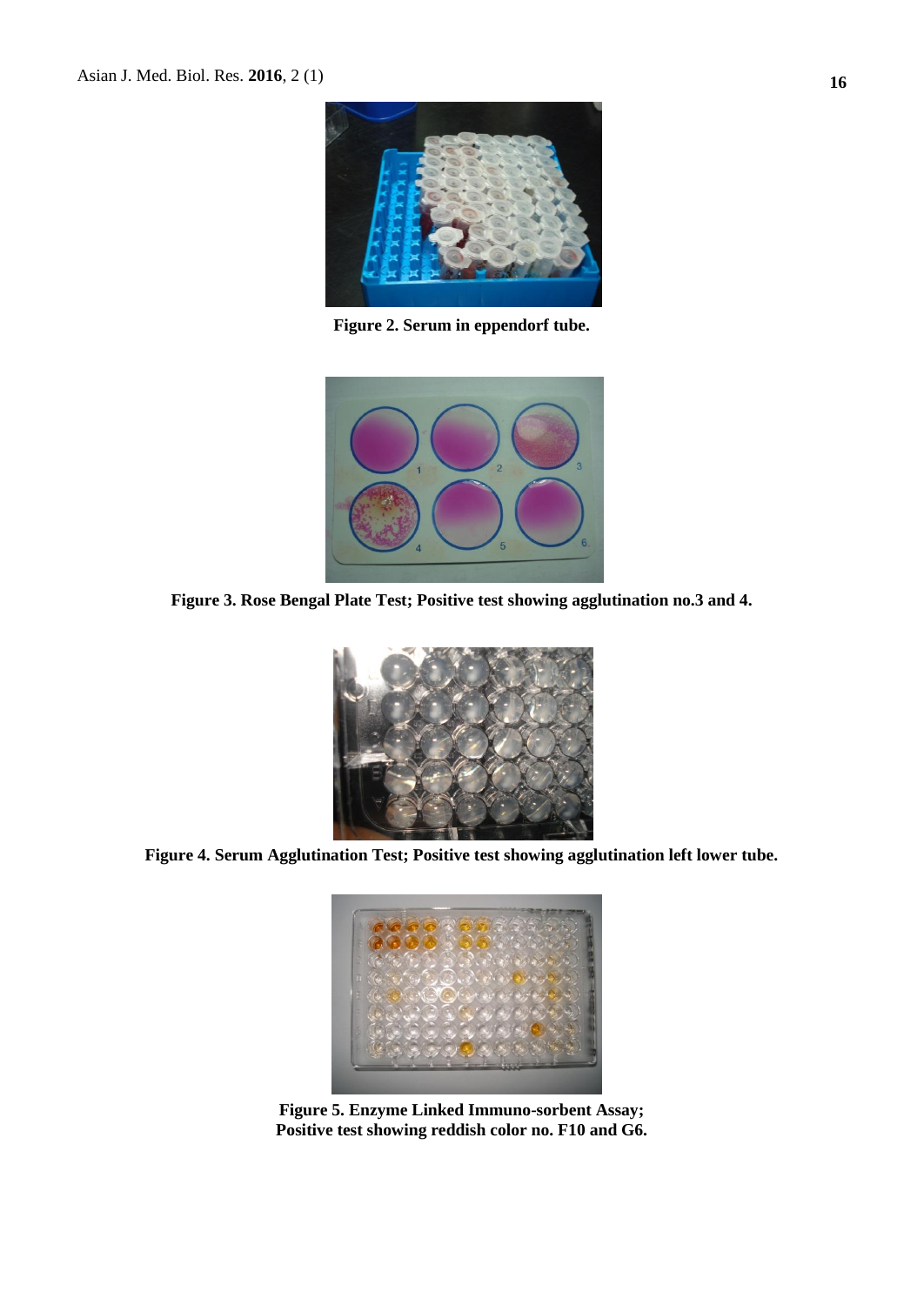

**Figure 6. Age wise prevalence of ovine brucellosis.**



**Figure 7. Sex-wise prevalence of ovine brucellosis.**

The overall seroprevalence in flock level was 35.4% in native sheep. The highest Brucella antibody seroprevalence was observed in flock of Savar (100%) followed by the sheep of Naogaon (69.2%), where as the flocks of Subarna Char and Kala Para were free from Brucella antibody (Table 2).

Among the three tests maximum positive was found in ELISA test in both flock (24.4%) and sheep (3.5%) level. Only 2 flock and 4 sheep was positive in all the three tests used (Table 3).

In relation to age groups, adults (6.5%) were found to be more positive than young (3.6%) and showed a linear increasing rate along with increasing age (Figure 6). On the other hand female (5.3%) are more susceptible than male (3.8%) (Figure 7).

However, the effects of ovine brucellosis are often insidious and unrecognized, especially in areas where marked fluctuations in fertility occur due to variation in ewe nutrition, clover disease, predation by foxes, or other circumstances (Doug and Swan, 1998).

#### **4. Conclusions**

It could be said that about 5% sheep might have got Brucella infection; and it might be spread at a higher percentage in all the surrounding animals including human being. The highest Brucella antibody was observed in sheep of Tangail district (8.4%) followed by the sheep of Savar (8.0%), where as sheep of Subarna Char and Kala Para were free of Brucella antibody. In relation to age and sex, adults (6.5%) were more positive than young (3.6%) and female (5.3%) were more susceptible than male (3.8%). Serosurveillance across the country has to be performed properly in order to take necessary action for eradicating this disease from the domestic animal population. Culling of the true seropositive sheep from the flock has been suggested. Thus sheep population of Bangladesh may be kept apart from this detrimental zoonotic disease. Further research is needed for isolation and molecular characterization of the Brucella organism.

## **Conflict of interest**

None to declare.